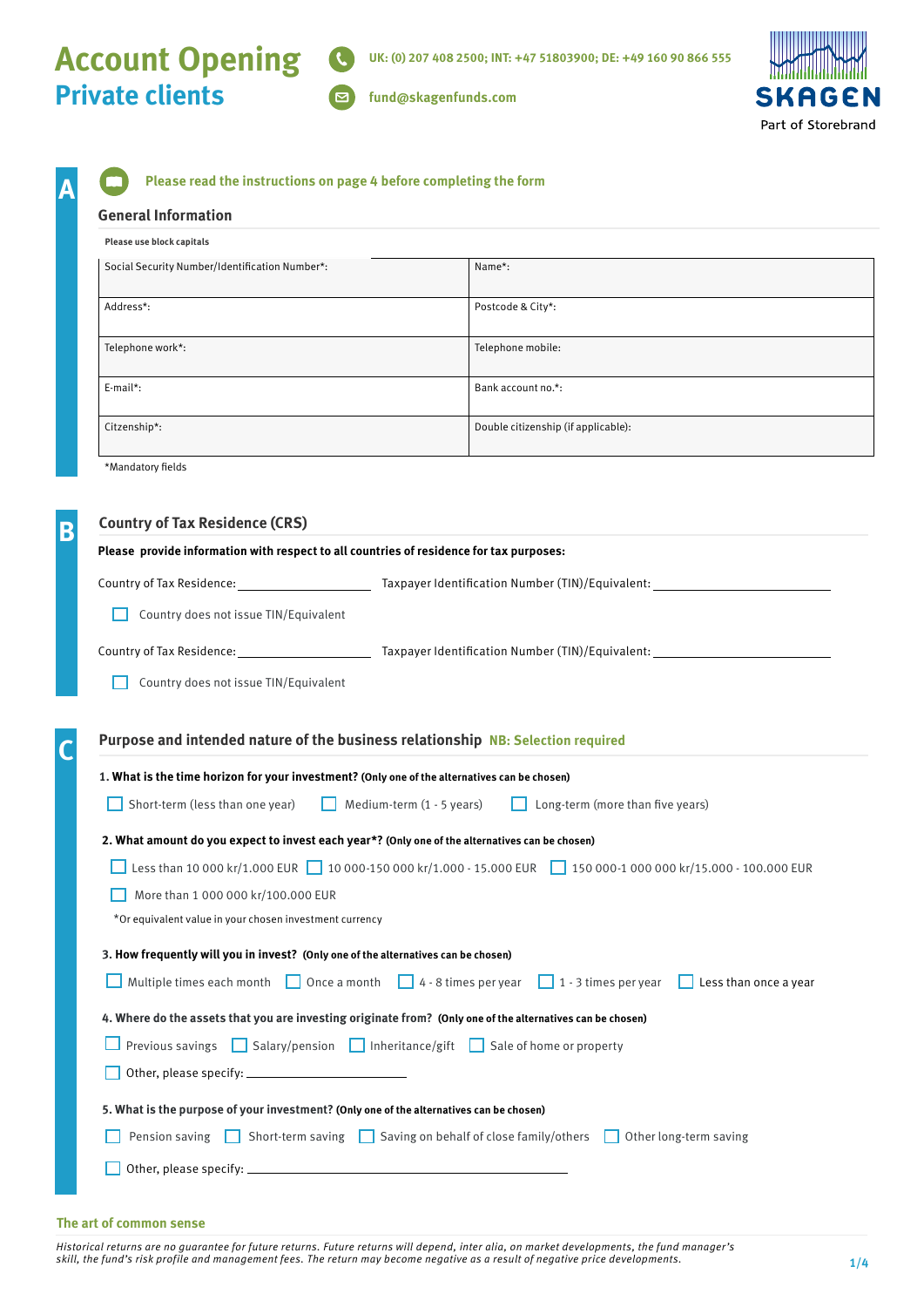**fund@skagenfunds.com**



### **D Politically Exposed Person (PEP) NB: Selection required**

Are you or have you been entrusted with a prominent function, or are you a immediate family member or close associate of such a person\*?

 $\Box$  No  $\Box$  Yes, please specify:

\*If account holder is immediate family member or close associate of a PEP, both name and relation must be stated.

For more information about PEP, please refer the instructions on page 2 or Art. 3 (9) AML4 Directive (EU) https://eur-lex.europa.eu/legalcontent/EN/TXT/PDF/?uri=CELEX:32015L0849&from=EN

#### **FATCA status NB: Selection required**

I hereby certify that I am not a U.S. citizen, nor am I a tax resident of the U.S.

Please contact customer services if you ar a U.S. citizen or tax resident of the U.S.

#### **Information about beneficial owners**

Do you establish the customer relationship for the benefit of another person or will the customer relationship be used to carry out transactions or other activity on behalf of others (beneficial owner)?

 $\Box$  No  $\Box$  Yes

If you have checked Yes please fill in the fields below:

| Social Security Number/TIN (Tax ID No)*:                                 | Last name*: |                            |                      | First name*:                        |  |
|--------------------------------------------------------------------------|-------------|----------------------------|----------------------|-------------------------------------|--|
|                                                                          |             |                            |                      |                                     |  |
| Address*:                                                                |             |                            | Postal code & City*: |                                     |  |
|                                                                          |             |                            |                      |                                     |  |
| Politically exposed person (PEP)*: $\Box$ No $\Box$ Yes, please specify: |             | Citizenship*:              |                      | Double citizenship (if applicable): |  |
|                                                                          |             |                            |                      |                                     |  |
| Place of birth*:                                                         |             | Date of birth (ddmmyyyy)*: |                      | $Sex^*$ :                           |  |
|                                                                          |             |                            |                      |                                     |  |

#### **Information with respect to all countries of residence for tax purposes of the beneficial owner:**

| Country of Tax Residence*: | Taxpayer Identification Number (TIN)/Equivalent: | Country does not issue TIN/Equivalent |
|----------------------------|--------------------------------------------------|---------------------------------------|
| Country of Tax Residence*: | Taxpayer Identification Number (TIN)/Equivalent: | Country does not issue TIN/Equivalent |

#### **Information with respect to citizenship and/or tax liability in the U.S.:**

The Beneficial Owner is neither a U.S. citizen nor a tax resident in the U.S.

Please contact customer services if the Beneficial Owner is a U.S. citizen and/or a tax resident of the U.S., and the United States is stated as one of the Tax Residences in the section above

#### **The art of common sense**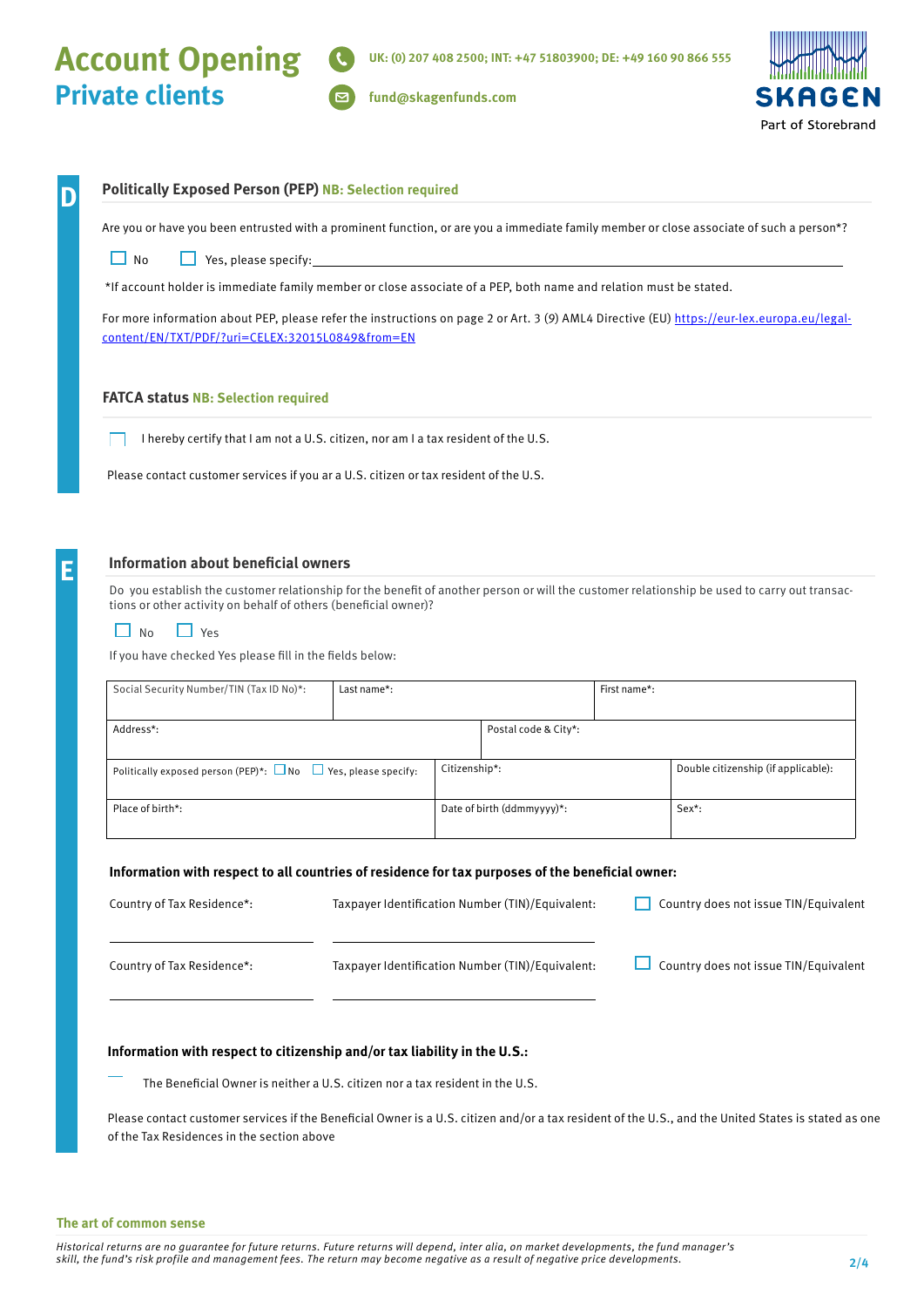# **Account Opening Private clients**



#### **Personal Information**

SKAGEN performs the collection, storage and distribution of collected and registered personal data. The purpose of processing data is to manage securities funds, market securities, and to comply with disclosure requirements in accordance with prevailing regulations. When you are a customer of SKAGEN, we are required by law to register certain types of personal data about you, such as your name, date of birth, national identity number, and residential address. When employees of SKAGEN offer investment services, we are required by law to record all telephone conversations, and document any other customer communication such as email and chat conversations. We have the right to send you electronic marketing, but you can at any time opt out of this. SKAGEN uses data processors and other business partners in its daily operations. SKAGEN is part of the Storebrand Group. You can choose whether your personal data and other information may be shared internally within the Group. To find out more about privacy and exercising your rights, please visit [www.skagenfunds.com/privacy-policy](http://www.skagenfunds.com/privacy-policy)

**fund@skagenfunds.com**

Storebrand consists of various companies providing services within saving, insurance and banking. I agree that other companies in the Storebrand Group may use information about me across the companies, to provide the best possible client service, tailored product recommendations and offers. The information is only shared between the Storebrand companies, and does not include special categories of personal data.

 $\Box$  YES  $\Box$  NO

The other Storebrand Group companies can send me personalized marketing in digital channels.

| E-mail and SMS                     | $\Box$ YFS           | $\square$ NO |
|------------------------------------|----------------------|--------------|
| Social media and external websites | $\Box$ YES $\Box$ NO |              |

You are entitled to withdraw your consent at any time via SKAGEN's web portal or by contacting personvernombud@skagenfondene.no.

## **G**

**F**

### **Signing**

The undersigned hereby confirms that I have examined and accepted the contents of SKAGENs General Commercial Terms as well as the conditions set out in this form (4 pages). The above mentioned account holder hereby declares that the information given in this form is complete and accurate. The account holder hereby agrees, immediately to inform about any changes to the information given in this form.

Information provided to SKAGEN may be reported to public authorities according to Norwegian legislation, which is necessary for SKAGEN to comply with its obligations in connection with U.S. FATCA and the CRS.

By signing this form, I confirm that I am neither an American citizen, resident in nor taxable to the United States.

Date: | Signature:

Name in block capitals:



#### **Please return the form by post to SKAGEN Funds, P.O. Box 160, N-4001 Stavanger, Norway, or by e-mail: fund@skagenfunds.com**

#### $\mathbf{i}$ **Important information**

All information and documentation referred to below must be delivered to SKAGEN before orders from new clients may be processed.

1) Fully completed form 2) Certified copy of valid passport or national identity card issued within the EEA

3) Copy of letter from authorities, bank account, phone bill or similar document stating your name in combination with your address, date of birth or bank account number

#### **Certified copy**

#### A bank, post office, government department, insurance company, lawyer, auditor, accountant or real estate broker may certify a true copy.

If the document is sent to SKAGEN by e-mail, the sender must be the entity that has certified the true copy. If you as a client wishes to send the confirmation yourself, the original document can then only be sent to SKAGEN by post.

#### **Costs**

Costs related to your client relationship in SKAGEN is set out in SKAGEN's General Commercial Terms, as they apply at all times.